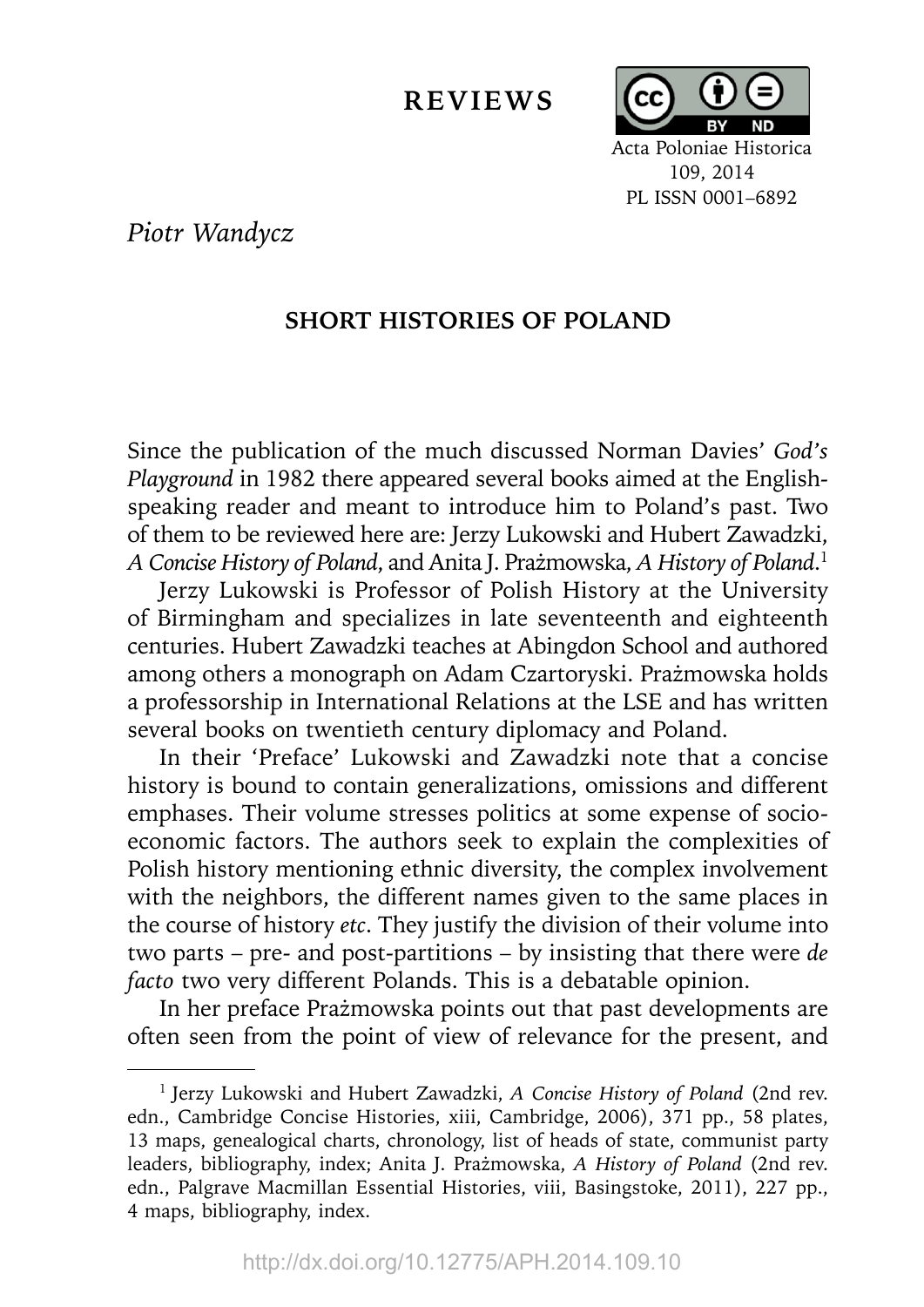from the perspective of the nation/state. She opposes the tendency to view Polish historical process as necessarily leading to national independence. She mentions certain stereotypes about the Poles connected with the nineteenth-century 'Polish question' when the Poles were seen as heroes or victims. There has also been a tendency in the West to overemphasize Polish anti-Semitism. The Poles on their side have resented the insufficient recognition of their contribution to Europe, to mention the relief of Vienna in 1683 or the 1920 victory, which stopped the westward Bolshevik advance.

Prażmowska says that in the interwar period the impact of politics resulted in the emphasis on the Polish *Kresy* (eastern borderlands), while after WWII Marxist-Stalinist writings stressed 'the recovered' western territories. The fall of communism liberated Polish historiography from dogmas, permitted filling the 'blanc pages' and presented Poland's past with greater balance and objectivity. Postulating the study of history for its own sake with lights and shadows, Prażmowska concludes that her own book is a story of peoples who inhabited lands that became Poland and she seeks to take into account all the factors which have shaped it in the past.

In the pages that follow I shall try to compare first the treatment respectively by Lukowski/Zawadzki and Prażmowska of medieval Poland, the Jagiellonian era, the Commonwealth up to the Partitions.

Lukowski and Zawadzki handle the medieval period in one chapter, entitled 'Piast Poland (–1385)'. Unlike Prażmowska they mention the document called *Dagome iudex* (relating to Mieszko's Poland and so much discussed by medievalists), and such chronicles as Gallus Anonymus. They rightly devote a great deal of attention to the role of the Germans and the interaction between the Piasts and the Holy Roman Empire. They cover well internal and external developments in Poland, after it disintegrated into principalities and then reunited to become gradually an international player under Casimir the Great. One wishes that they would stress various processes in virtually all walks of life in the thirteenth century which Henryk Samsonowicz described "as basic as those in the tenth century, but most likely penetrating deeper the Polish society."2

<sup>2</sup> Antoni Mączak, Henryk Samsonowicz, Andrzej Szwarc, and Jerzy Tomaszewski, *Od Plemion do Rzeczypospolitej. Naród, państwo, terytorium w dziejach Polski* (Warsaw, 1996), 29; my translation.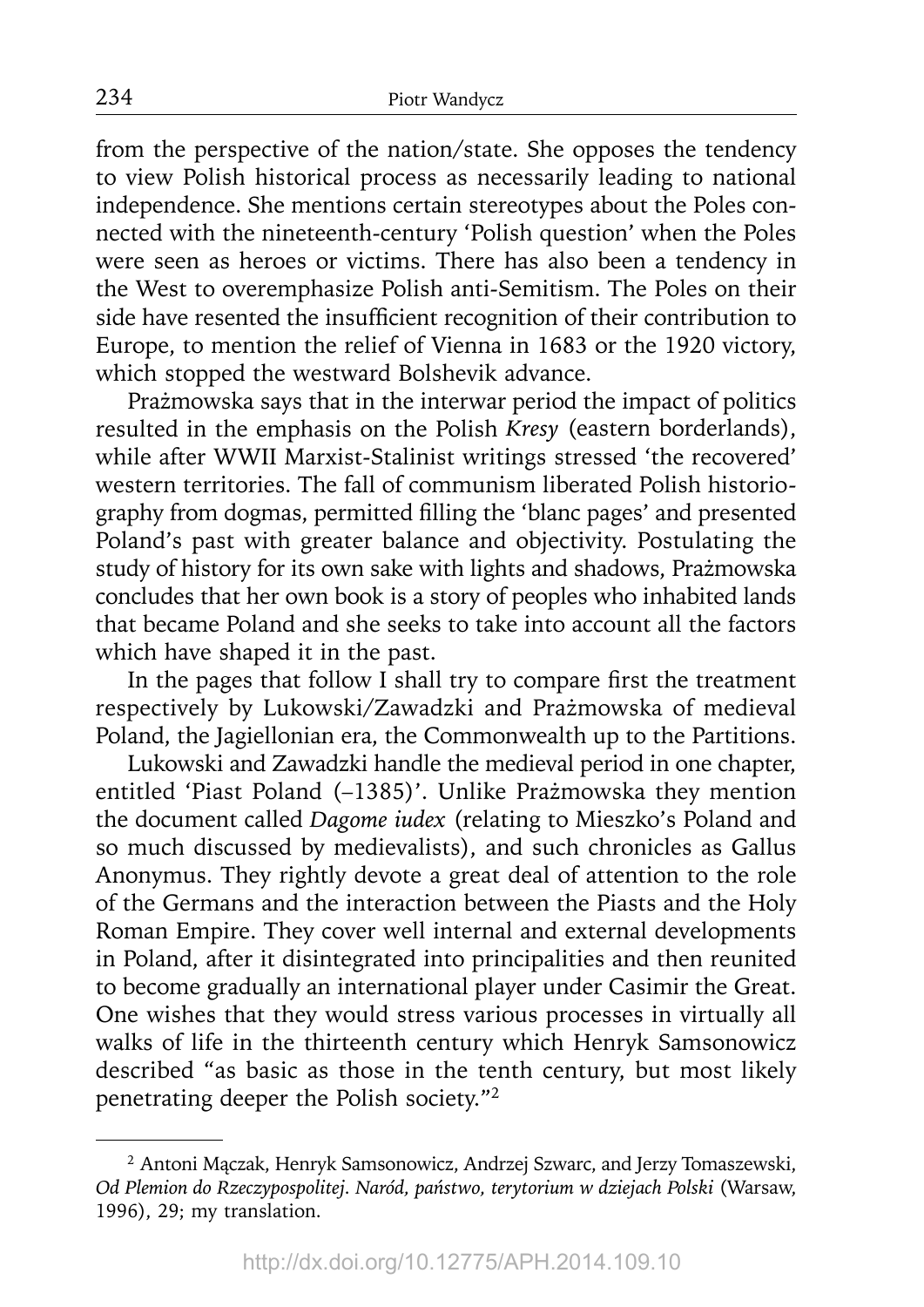Noting that Louis of Hungary's Košice privileges marked the first important limitation of royal power, the authors move to the Jagiellonian era. They rightly stress the important role of 'King' Jadwiga in assuring the advent of Jagiello to the Polish throne, brought out so clearly in Oskar Halecki's *Jadwiga of Anjou* published posthumously.3

The years 1385 to 1572 are covered in the chapter 'Jagiellonians'. We find here a good discussion of Lithuania and its relationship with Poland before and after the accord of Kreva. The ongoing dispute about the term *applicare* and the different positions of the Jagiellonian rulers in Lithuania and Poland are clearly explained. While the relationship with the Teutonic Knights from the battle of Grunwald (Tannenberg) to the secularization of the Order is stressed, conflicts with Tatars and Muscovy are not neglected. The authors emphasize the fact that with the Jagiellonian rule in Poland, Lithuania, Bohemia and Hungary there emerged "the greatest dynastic concatenation of territory Europe had yet seen." One may add that its very extension meant that the bloc faced complex and simultaneous problems in the south, north and east.

The authors discuss extensively important developments in the constitutional and socio-political fields, to mention only such acts as *Nihil Novi* and *Neminem captivabimus*. They draw attention to the Execution of the Laws movement. The special position of Gdańsk (Danzig) is highlighted – less so of Royal Prussia. The personalities of Sigismund the Old and Sigismund Augustus emerge clearly from the narrative. I only wish the authors had expanded their treatment of the 'Golden Age' in cultural, scholarly, ideological, religious and artistic spheres. They do mention Copernicus, Frycz-Modrzewski, Rej, Kochanowski, *etc*., and the renovation of the Jagiellonian University but I wonder if the reader will fully appreciate the scope and importance of Polish achievements during the sixteenth century. The Reformation might have been treated more fully. The authors note, however, the first publication printed in Lithuanian which is not often the case. Lukowski and Zawadzki make clear the different position of the Jagiellonian rulers in Poland and Lithuania.

<sup>3</sup> Oskar Halecki, *Jadwiga of Anjou and the Rise of East Central Europe*, ed. with a foreword by Thaddeus V. Gromada (East European Monographs, cccviii, Atlantic Studies on Society in Change, lxxiii, Boulder, CO and Highland Lakes, NY, 1991).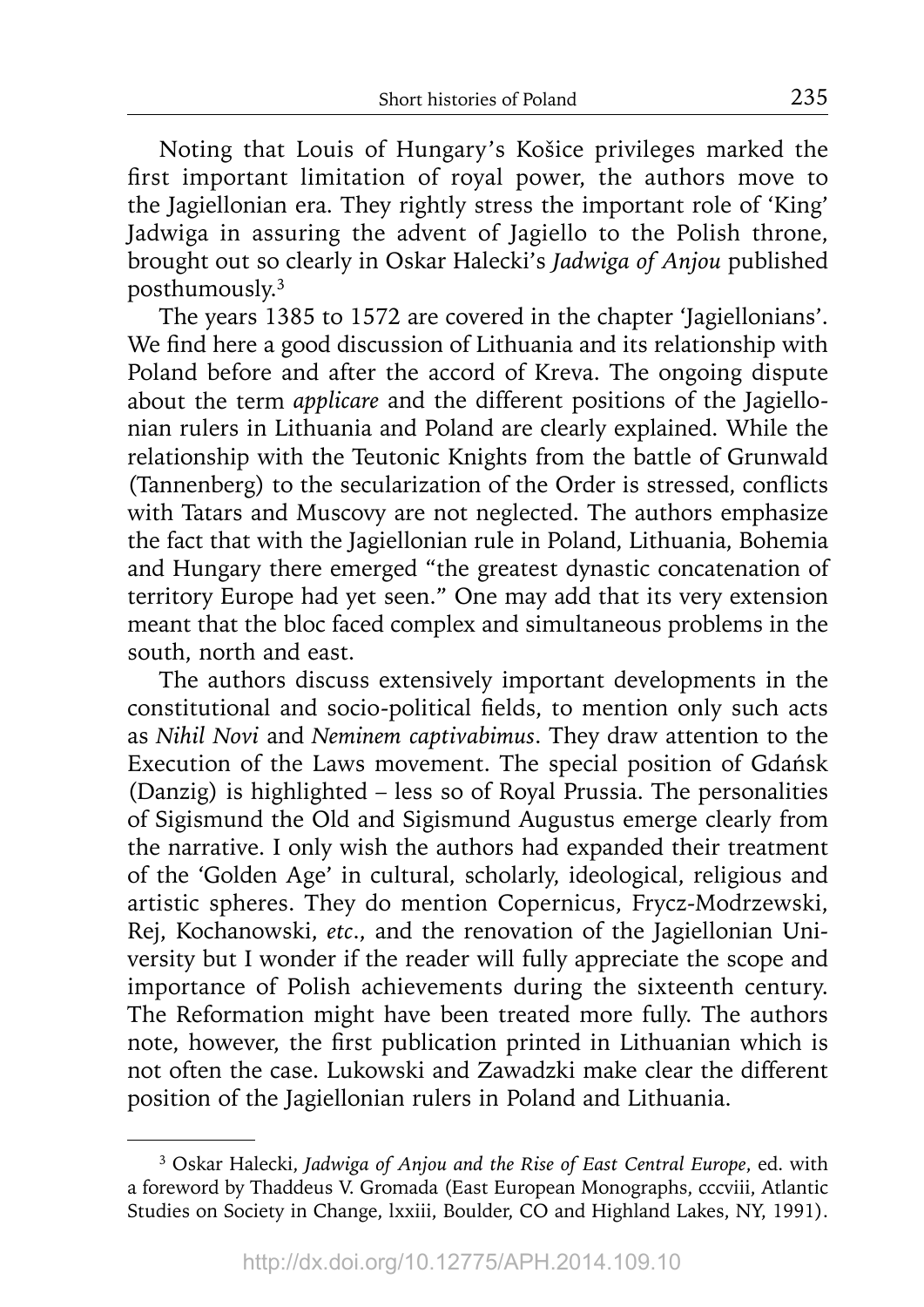The chapter dealing with the years 1572 to the partitions is called the Commonwealth of the Two Nations. It covers the reigns of Henri Valois (remembered chiefly for *Pacta Conventa* and Henrician Articles), Batory, the Vasas, Sobieski, Wettins and finally Stanislaus Augustus. Discussing the seventeenth century filled with wars and domestic upheavals Lukowski and Zawadzki state that *Rzeczpospolita* "showed itself capable of burst of energy and resilience in the face of invasion and rebellion" (p. 71), but they see the overall picture as sober. Victories at Kircholm and Cudnów (Ukr.: Chudniv) are viewed mainly in the context of negative domestic repercussions. The authors characterize the Polish-Lithuanian Commonwealth as more "a cumbersome federation than a unified state" (pp. 68-9). They seem ambiguous about the reforms of the Execution of Laws movement, although they see some merit in the Zebrzydowski (or Sandomierz) *rokosz* (rebellion).

In these and other respects their opinions contrast with the revisionist views of some Polish historians, notably Andrzej Sulima Kamiński<sup>4</sup> who draws a distinction between the pre- and post-1648 periods, and reminds us of the successes culminating in the 1630s. He opines that the victories over Turkey, Sweden, Moscow and the early Cossack rebellions produced a feeling of strength and stability. This opinion is supported by another historian<sup>5</sup> who cites the views of a contemporary writer: "in some strange and unusual way a mixture of three forms of government has formed." He meant monarchic, aristocratic (the senate) and democratic (the lower chamber). Kamiński lauds the attempts to create a 'citizen's state' (*państwo obywatelskie*) in which he sees a not insignificant role of the towns. He considers the term *obywatel* (citizen) as more adequate than *szlachcic* (noble). He reminds us that more people had the right to vote in the Commonwealth than in England before 1832. Finally, it would have been useful to mention in this chapter that the crisis in the Commonwealth was not unique. There was a general crisis of government throughout

<sup>4</sup> See his *Historia Rzeczypospolitej Wielu Narodów 1505–1795. Obywatele, ich państwa, społeczeństwo, kultura* (Dzieje Krajów Europy Środkowo-Wschodniej, Lublin, 2000).

<sup>5</sup> Jaroslaw Pelenski, 'Muscovite Russia and Poland-Lithuania 1450–1660: State and Society – Some Comparisons in Socio-Political Developments', in *idem* (ed.), *State and Society in Europe from the Fifteenth to the Eighteenth Century* (Warsaw, 1985), 113.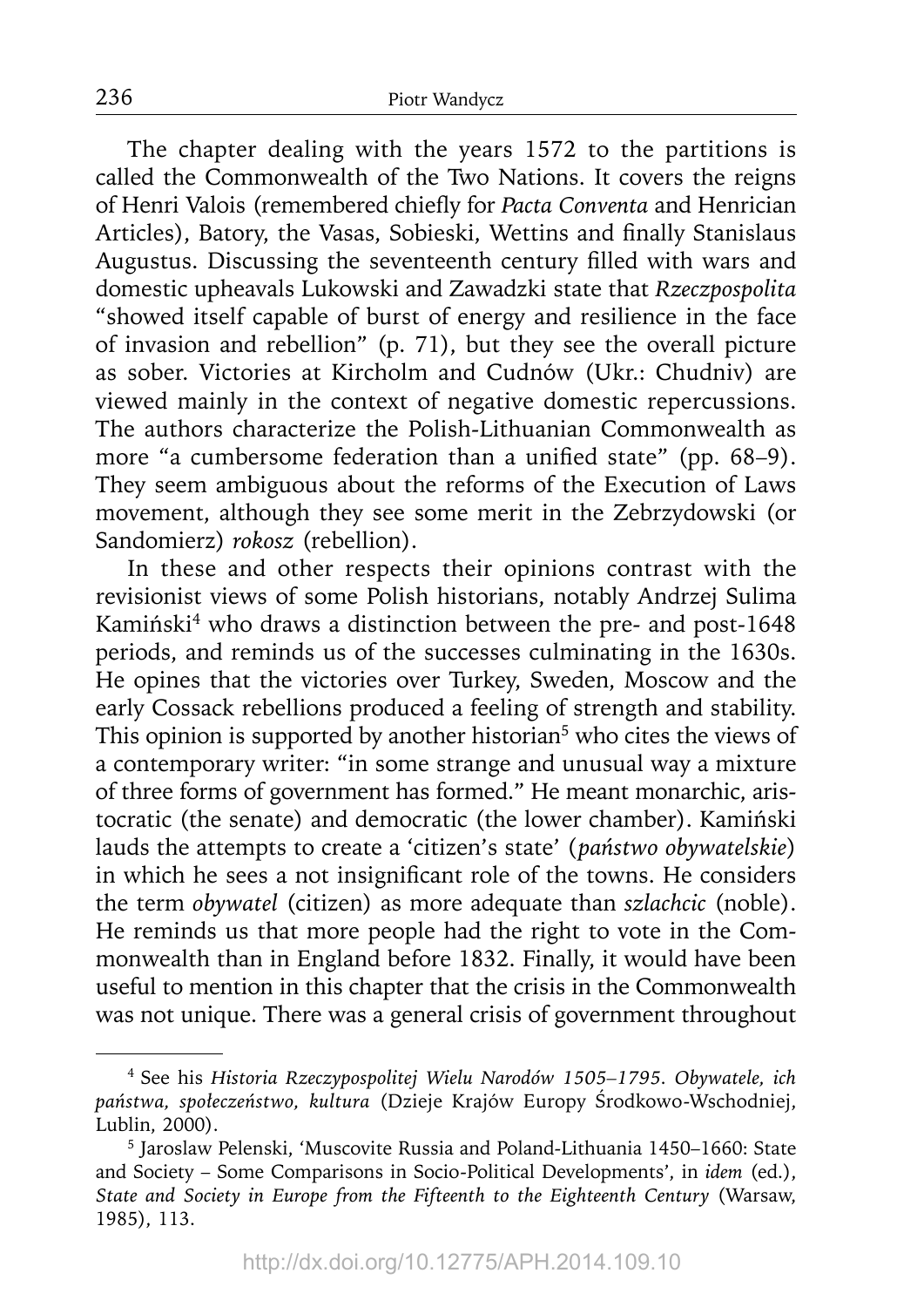this period, especially during the seventeenth century which took different forms.<sup>6</sup>

The authors' presentation of the increasingly chaotic politics of the eighteenth century is based on Lukowski's impressive research and writings on this period. All the plans of Augustus II collapsed. The Great Northern War was an unmitigated disaster, particularly in the economic sphere. Poland was becoming a Russian protectorate with Peter the Great calling the tune. Still, Lukowski and Zawadzki may have added, as the historian Jacek Staszewski has shown, that the 'black legend' of the Saxon kings, largely accepted by Polish historiography, had been spread from Berlin to discredit its rival.

The authors did not fail to notice a kind of 'healing' under Augustus III. They signal the first signs of Enlightenment, *Collegium Nobilium* and Konarski's role. They point out that the political treatise *Głos wolny wolność ubezpieczający* ('The free voice guaranteeing freedom') ascribed to Stanislaus Leszczyński contained ideas of reforms later entertained or realized. The discussion of the Czartoryski camp and especially of Stanislaus Augustus is balanced. The authors avoid being drawn into the heated debates about this admittedly controversial last king of Poland. Their remarks about the problem of Protestants and Orthodox are enlightening. As they say the policies of intimidation and use of force by Empress Catherine were bound to provoke a reaction namely the Confederation of Bar. One can share the authors' view that it "opened the way to four years of civil and guerilla warfare, with uncontrollable international repercussion."

The international setting of the partitions is clearly analyzed and presented. No wonder, since Lukowski is the author of the only book in English on the three partitions.7 The statement that the Four Years Sejm was "the culmination of … process of forced political education" is apt. So is the summary of the May 3 Constitution, although the authors may have added a word about American and not only French inspiration. It was also worth mentioning by the authors (and by Prażmowska), the words "the will of the nation" added after "the grace of God".

The treatment of the 1792 Russian-Polish war is so cursory that its military side and the leadership of Kościuszko and Prince Józef

<sup>6</sup> See Geoffrey Parker and Lesley M. Smith (eds.), *The General Crisis of the Seventeenth Century* (London and Boston, 1978).

<sup>7</sup> Jerzy Lukowski, *The Partitions of Poland 1772, 1793, 1795* (London and New York, 1999)*.*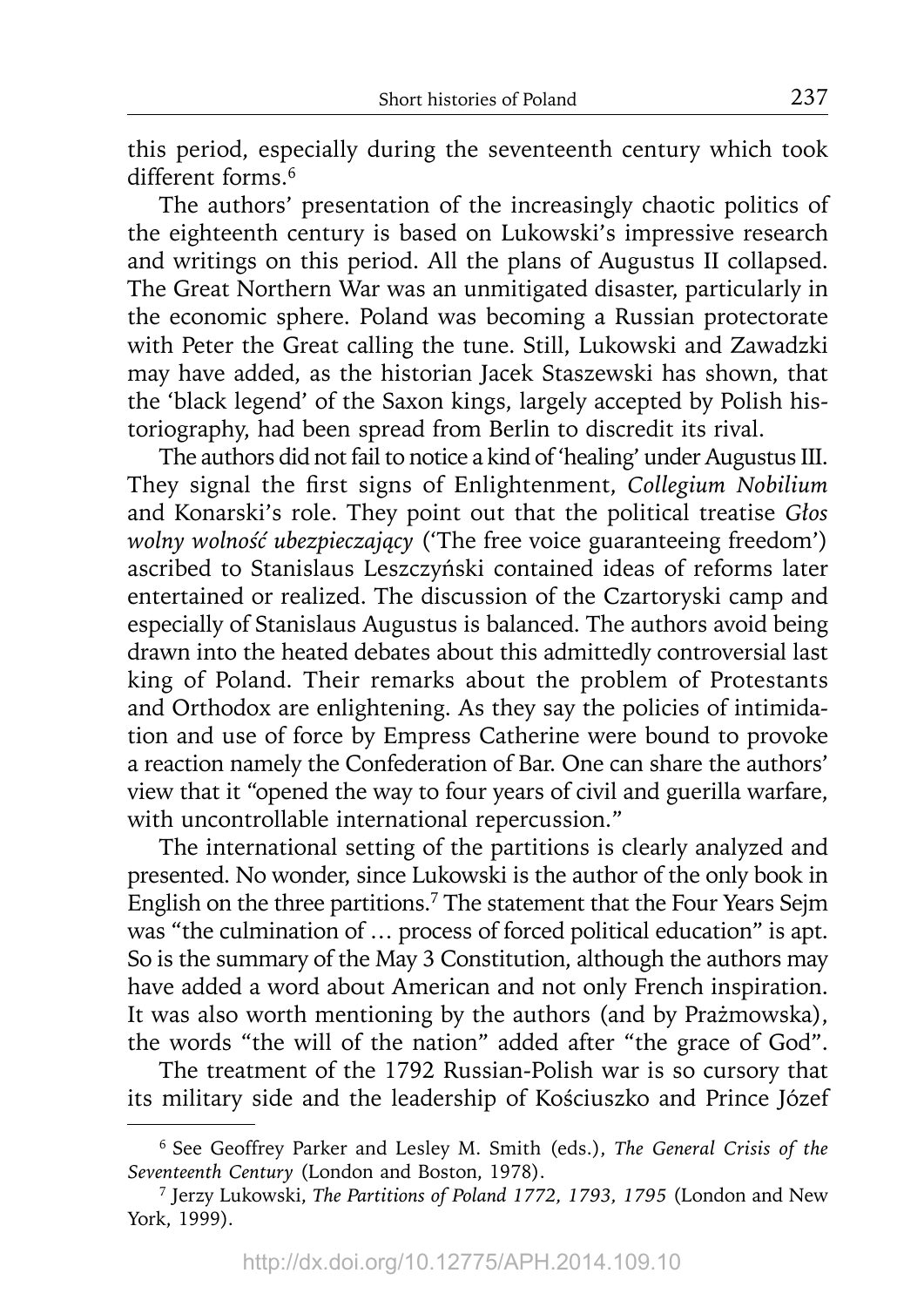Poniatowski are lost on the reader. It is a pity for according to General Kukiel $8$  the Polish soldiers fought so well for the first time since the days of Sobieski. Some Polish historians opine that the war was not yet lost when the king joined the Confederation of Targowica.

The conclusion of the first part of the book deserves to be cited *verbatim*:

The experiment in noble democracy was over, a resounding failure. What lived on was the resentment of a noble-nation, which despite being torn apart, still felt itself a coherent unity and which, in its final years, had experienced a new pride in cultural and political resurrection. (p. 105)

The expression 'resounding failure' seems to dismiss all the achievements of pre-partitions Poland. Kaminski argues that "The Partitions of the *Respublica* brought death not only to the state but they also destroyed the best (next to Great Britain) developing civic society." (p. 234). Similarly, the American historian Robert Lord deemed the Commonwealth as "the largest and the most ambitious experiment the world had seen since the days of the Romans."9

Let us now turn to Prażmowska's treatment of the same centuries starting with the Middle Ages and taking us to the partitions. Her two chapters entitled 'The Lands that became Poland', and 'The Consolidation of the Polish Kingdom' bring in a lot of material. She devotes a good deal of attention to the prehistoric period and the discussion of what were Polish original borders. These are meaty chapters which discuss, sometimes with too much detail, the evolution from a primitive collection of tribes to a kingdom which according to her was by 1138 on a par politically, socially, economically and religiously with neighboring states of Europe. As for possible criticism, the role of Christianity and the religious orders might have been emphasized. As in the Lukowski and Zawadzki volume the thirteenth-century 'modernization' of the Polish society is not sufficiently highlighted. I miss in both books such terms as *locatio*, *hospites* or the significance of the 'Magdeburg law'. The beginning conflicts with the Teutonic

<sup>8</sup> General Marian Kukiel (1885–1973), historian, the author of many works dedicated to the military history.

<sup>9</sup> Cited by Piotr S. Wandycz, *The Price of Freedom: A History of East Central Europe from the Middle Ages to the Present* (2nd edn., London and New York, 2001), 88.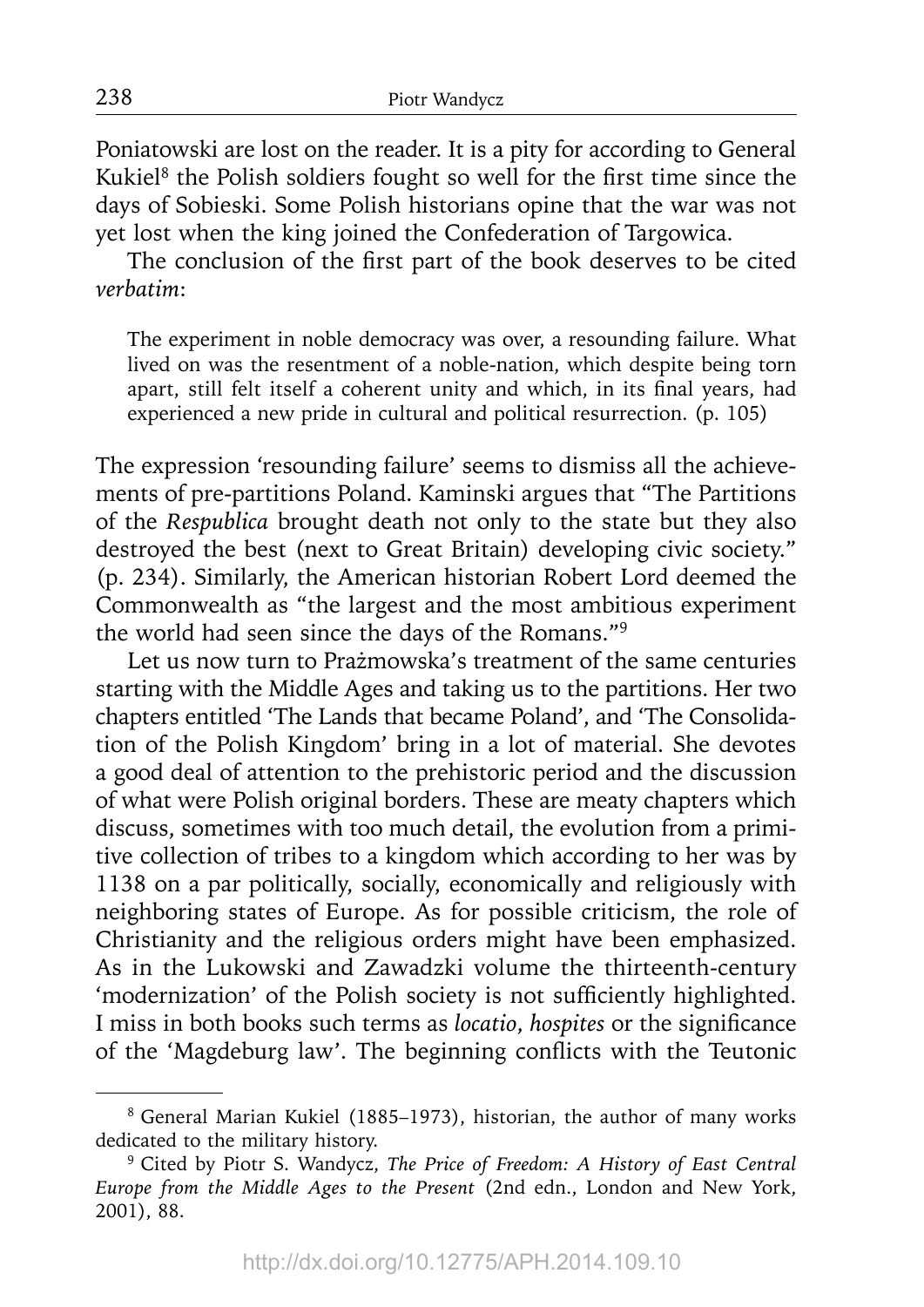Knights and the Mongol invasions are well presented. So are domestic developments such as the adoption of legal statutes, from that of Kalisz to those of Piotrków and Wiślica, intellectual and scholarly achievements (Cracow University). Prażmowska mentions Casimir's protection of the Jews but also the first pogroms occurring at the time of Black Death for which they were blamed. Minor mistakes such as calling Duke Kaźko Casimir's nephew – he was his grandson – do not detract from the value of the presentation.

In the two chapters that follow: 'Jagiellonian Poland' and the 'Polish-Lithuanian Commonwealth' Prażmowska presents a fairly detailed picture of the centuries which started with the reign of Ladislaus Jagiello and was followed by the elected kings. Incidentally, when she mentions later the nobles' demands for a 'Piast king' the reader may not realize that it meant a native candidate not a descendant of the old dynasty. The author treatment of wars and domestic conflicts is uneven. She is very detailed at times (for instance an almost minute description of the battle of Grunwald) but plays down the importance of the emergence of the Jagiellonian bloc in East Central Europe.

Speaking of the Renaissance in Poland, the author states twice that it "flowered lightly" but then discusses it at some length. Similarly when she says that the Reformation was a passing phenomenon in Poland this is correct from a purely religious viewpoint, but ignores its impact on intellectual life of the country's elite which was significant. So was religious toleration in the early phase, admired abroad among others by Erasmus of Rotterdam ("Polonia mea est"). The ennoblement of nonchristened Jew was without precedent in Europe and deserved a mention especially since Prażmowska devotes an entire page to the treatment of the Jews. The Warsaw Confederation might have been highlighted. By the late seventeenth century with the activity of the Jesuits and the struggles with Protestant or Orthodox enemies, Counter-Reformation triumphed and was characteristic of what Prażmowska calls 'the Sarmatian culture'.

The author rightly points out that the late sixteenth and the seventeenth centuries were shaped by two factors: the Union of Lublin with all its consequences, and the transformation of the monarchy into a *Respublica* or a commonwealth of the nobles. She wonders who profited more from the Union – Poland or Lithuania, and observes that the transfer of the Ukrainian lands from Lithuania to the Crown meant that Poland proper stood now face to face with Muscovy.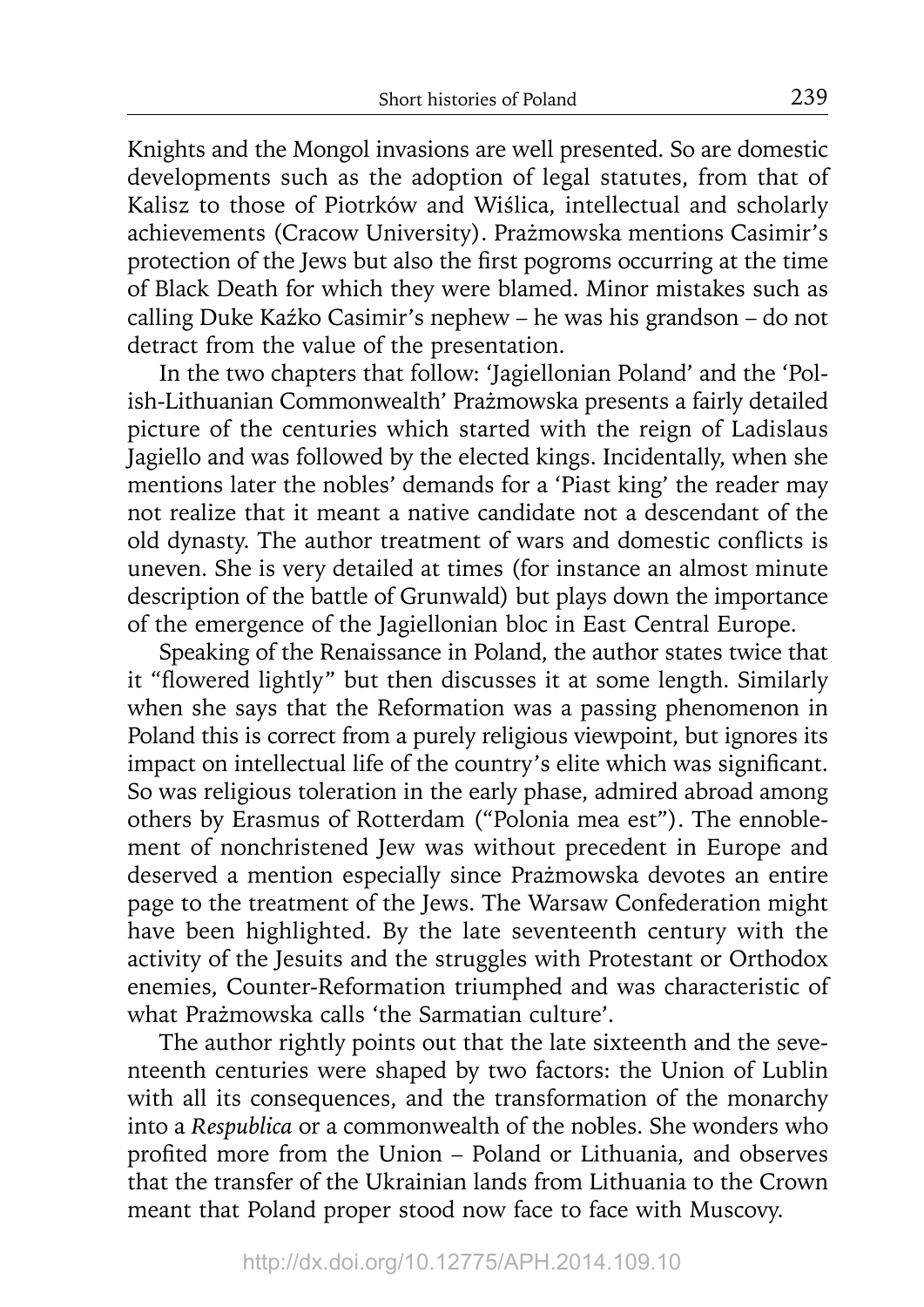Prażmowska points to the vested foreign interest and involvement of Batory (Transylvanian) and the Vasas (Swedish). Their inability, especially of Sigismund III, to work with the reformers – although both sides saw the need for reforming the state – led eventually to what Bogusław Leśnodorski called 'the decentralization of sovereignty'. The local gentry's assemblies (*sejmiki*) came to be manipulated by the oligarchy. Another historian, Antoni Mączak, calls the system one of clientele-patronage, Prażmowska however exaggerates when she calls the gentry's claim to political freedom 'nonsense'. When the Sapiehas went too far in oppressing the gentry, the latter defeated the magnates at the bloody battle of Olkieniki in 1700.

International developments of this period were extremely involved, and Prażmowska's handling of them is at times confusing. So is the chronology. There are some statements that require explanation, e.g. the 'Polonization' of the Ukraine. Sigismund III's Russian policy is barely touched upon. The invasion of the Commonwealth by several of its neighbors ('the deluge') ended with the Treaty of Oliwa with Sweden without any territorial cessions, but the wars with Muscovy led to the virtual partition of the Ukraine. The crucial importance of the latter for the Commonwealth – the discussion of the Cossacks and the impact of the Khmelnitsky uprising – may not have been sufficiently underlined. Some attempts at a solution (the Hadziach Union) mentioned by Lukowski and Zawadzki are ignored. So are the battles of Kircholm and Klushino and the names of the great war leaders such as Chodkiewicz and Żółkiewski. The scars left by wars, foreign occupation, economic ruin, plagues, population decline and a lingering constitutional crisis (Lubomirski *rokosz*) meant a dramatic decline of the Commonwealth. Could it still recover? – asks Prażmowska.

The author sees the post-Vasa period as synonymous with the emergence of a distinct Sarmatian culture of the gentry. Sarmatism, however, is a more complicated and evolving concept that Prażmowska seems to realize. Some historians view the Sarmatian myth as a cement of the multinational society, although the Lithuanians never called themselves Sarmatians, and not all contemporary writers (for instance Szymon Starowolski) identified Sarmatians exclusively with the gentry. Nor did the name ever replace that of the Poles. Then there is the cultural side to Sarmatism associated with the age of Baroque.

According to Prażmowska *liberum veto* which allowed 'everyone' (?) to invalidate the decision of the *sejm* was the essence of Sarmatism.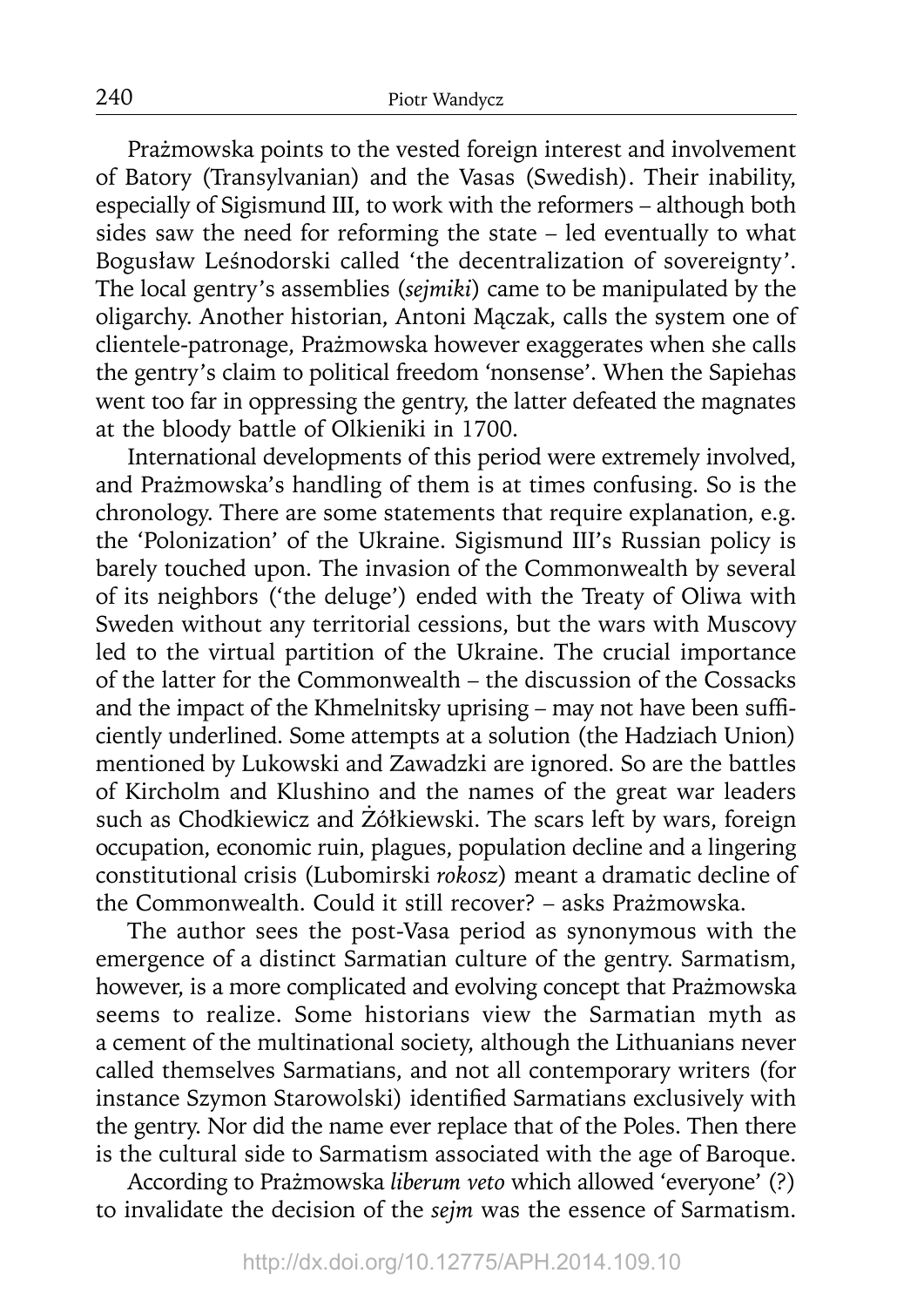This is not quite true for the basic concept of the Commonwealth was a 'golden liberty' and *liberum veto* was a derivative.<sup>10</sup> Other contemporary beliefs were that Europe needed Poland because she was the bulwark protecting it from the East, its granary, and an example of the ideal Aristotelian *forma mixta*. Thus, Prażmowska tends to reduce Sarmatism to religious bigotry, xenophobia and orientalization of dress and manner which is an oversimplification.

Discussing foreign affairs the author raises the old question whether Sobieski's relief of Vienna was a mistake. Discussing the Saxon period she deals extensively with the Northern War and its disastrous effects for the Commonwealth, but says little about the later economic recovery. As for the reign of Augustus III, she rightly stresses the growing domination of the country by the rival magnate families, but could one really say that "three largest families steered foreign policy"? Leszczyński was not merely "allowed estates" in Luneville and Nancy but was made duke of Lorraine and Bar. Prażmowska is not quite correct about the nature of the Tarnogród Confederation, and like Lukowski and Zawadzki very critical of the Bar Confederation. Similarly, like the two authors, she virtually dismisses the 1792 war with Russia.

More important than some minor slips is Prażmowska's assertion that the May 3 Constitution stripped landless gentry of its noble rank (p. 127). In fact, the latter was disfranchised which is not the same thing. The towns were not ignored and the peasants were to be taken under the protection of the state. The author, unlike Lukowski and Zawadzki, names the main leaders of the Targowica Confederation. The treatment of the partitions is fairly short and on the narrative is less nuanced or interpretative here than in some other parts of the book.

Lukowski and Zawadzki begin the second part with the chapter entitled 'Challenging Partitions' up to 1864 and followed by the 'Era of Transformation' which goes on to the eve of WWI. On some 44 pages Lukowski and Zawadzki deftly lead the reader through the complex period punctuated by three national uprisings. I feel, however, that the background of the November Insurrection could

<sup>10</sup> As Jan Zamoyski put it "Fundamentum nostrae republicae libertas est". Cited in Anna Grześkowiak-Krwawicz, 'Noble Republicanism in the Polish-Lithuanian Commonwealth (An Attempt at Description)', *Acta Poloniae Historica*, 103 (2011), 49.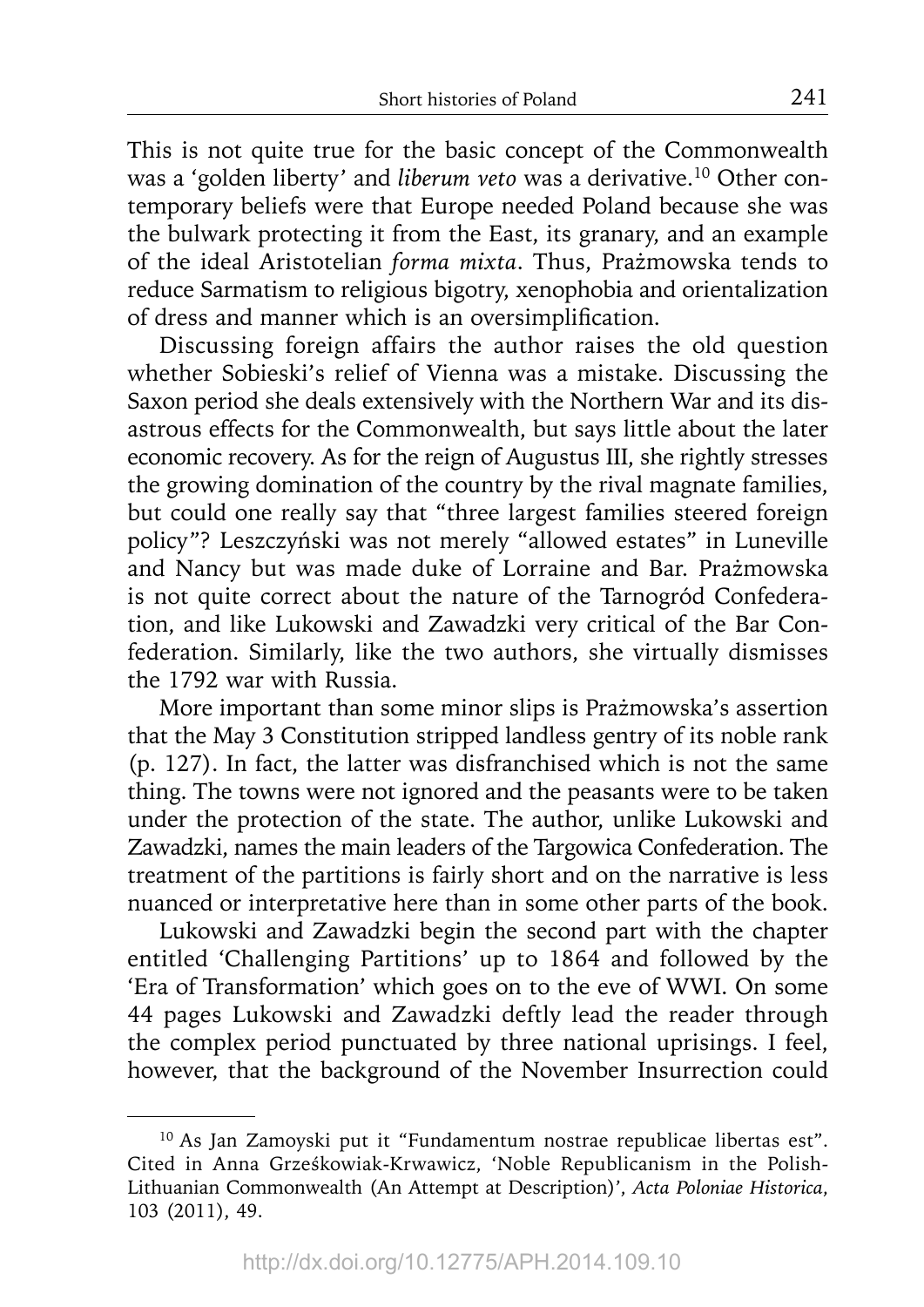have been explained more fully, and a balance sheet presented. The reader may not appreciate the fact that the regime in the Congress Kingdom was becoming more and more oppressive and arbitrary with its network of spies and arrests. An explosion was almost inevitable. As Maurycy Mochnacki put it, "under a mild foreign government the nation rebels because it can, under a tyrannical because it must."11

The authors wisely avoided the historians' debate about the alleged foreign inspiration of the January Uprising. As for the events of 1862 they might have explained more fully the Castle Square massacre and the role of Wielopolski then and later.

Lukowski and Zawadzki present a fairly detailed picture of developments, political, social and economic in the post-January 1863 period which one needs to understand to have a firm grasp of Polish twentieth-century history. They devote some place to the Jews – touch on assimilation and anti-Semitism – and the beginnings of Ukrainian and Lithuanian national revival. They discuss the rise of new ideologies and their leaders, and the dilemmas which the coming war posed for the Poles. The positions of the Piłsudski and Dmowski camps are clearly presented.

Prażmowska covers the period from 1795 to 1914 in one highly condensed chapter which bears the title 'Under Foreign Rule'. It is hardly possible to do justice to all the complex developments during the Napoleonic period, the revolutions of 1830, 1863 and the post-January decades in some forty odd pages. Hence, there are oversimplifications and inexactitudes. The reasons for attaching Dąbrowski's legions to Lombardy are not fully explained. The Treaty of Tilsit did not deprive Prussia of *all* of its Polish possessions. Grand Duke Constantine was not the viceroy (Zajączek was) but commander of the Kingdom's army. The conscription (*branka*) did not originate with Russian military but with Wielopolski. The reader can hardly appreciate the crucial and controversial role of the latter. The significance of the January Uprising, its vast territorial extension and network, and the amazing subordination of large numbers of Poles (and Lithuanians) to the orders of the anonymous National Government do not come out clearly from Prażmowska's narrative.

<sup>&</sup>lt;sup>11</sup> Cited (in Polish) in Stefan Kieniewicz, Andrzej Zahorski and Władysław Zajewski, *Trzy powstania narodowe: kościuszkowskie, listopadowe, styczniowe*, ed. Władysław Zajewski (Warsaw, 1994), 272.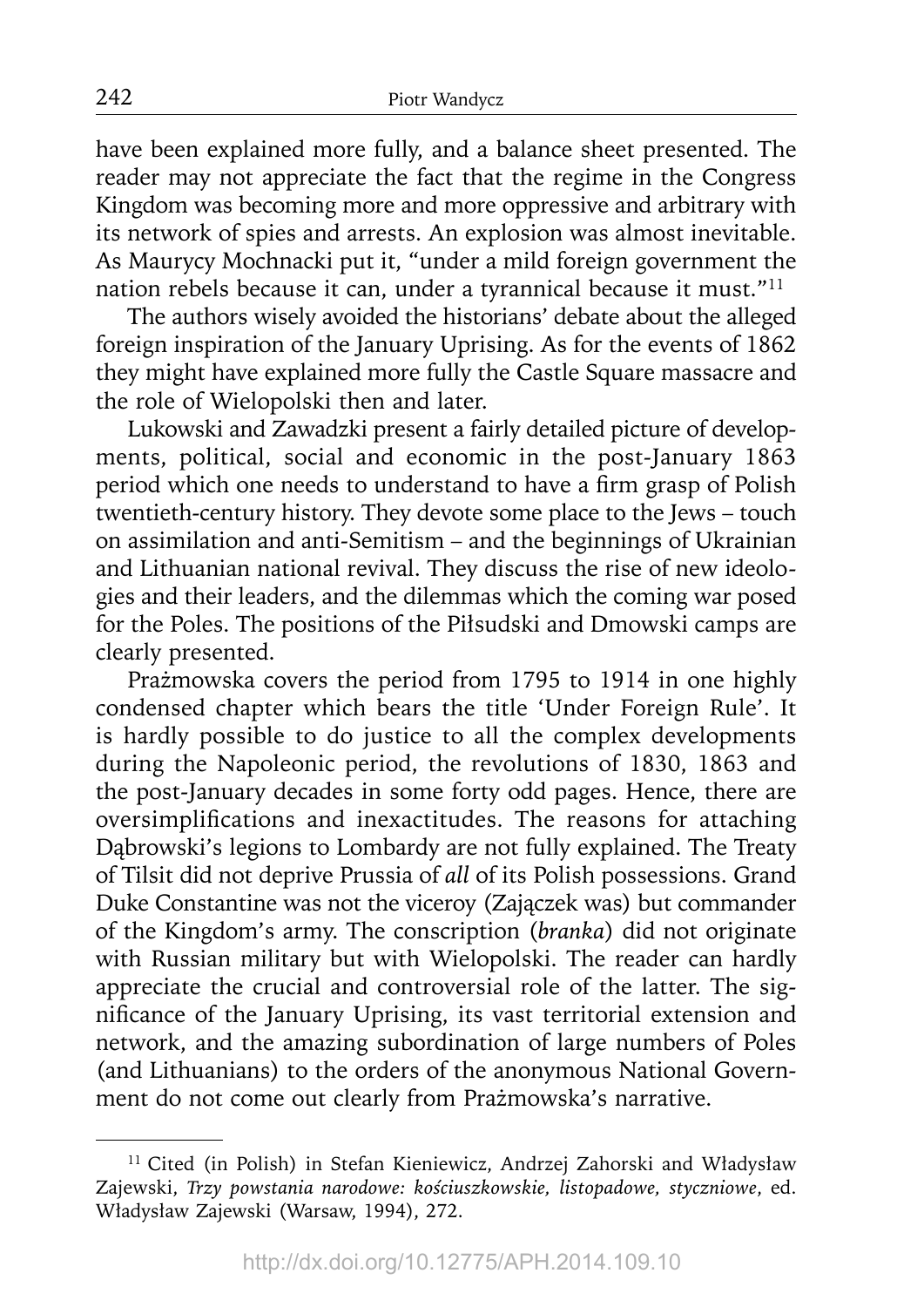If the reader of Lukowski and Zawadzki may be overwhelmed by the number of names of distinguished Poles in various spheres of life, Prażmowska goes to the other extreme of mentioning hardly any. Even Traugutt – the hero and dictator of the January Uprising – is absent in her book. So is Norwid. The author is, of course, entitled to select what she considers important, but one wonders if in a brief survey there should be room for such curiosities as the *nêgres blanc* in San Domingo. There are mistakes and misspellings. To mention a few: Mierosławski was Ludwik not Wiktor, Prądzyński is misspelled, Lelewel was not the head of the Polish Democratic Society (*Towarzystwo Demokratyczne Polskie*). The author, however, should be credited with stressing the role of women and of the Church to a greater extent than Lukowski and Zawadzki.

Discussing the post-January Insurrection decades, Prażmowska rightly observes that the diverse parts of partitioned Poland grew further apart. Russia, Prussia (Germany) and Austria-Hungary pursued different policies toward the Poles, and the latter, pondering the failed uprising also adopted diverse attitudes as for example loyalism or positivism. Toward the end of the century there arose political movements: socialism and nationalism. Prażmowska discusses them extensively including the split PPS – SDKPiL (the Polish Socialist Party – the Social Democracy of the Kingdom of Poland and Lithuania) as well as the socio-economic context in which they operated. She covers also the agrarians and the Ukrainian national revival, the Jews and the rise of Zionism.

Prażmowska deals with the 1914–39 period in a chapter entitled 'War and Independence'. The treatment is uneven – there are some half-truths and odd omissions. Discussing international affairs the author deals briefly with the Polish question in WWI. The chronology of events is not crystal clear. The term and the concept of 'Mitteleuropa' is missing, and Piłsudski's role and the story of the Legions are dealt with rather superficially. We do not learn from the two books *when* the war with the Bolsheviks began. The Treaty of Riga was not "brokered by the Western Powers".12

<sup>12</sup> The authorative monograph by Jerzy Borzecki, *The Soviet-Polish Peace of 1921 and the Creation of Interwar Europe* (New Haven, 2008) came out after the publication of the two books.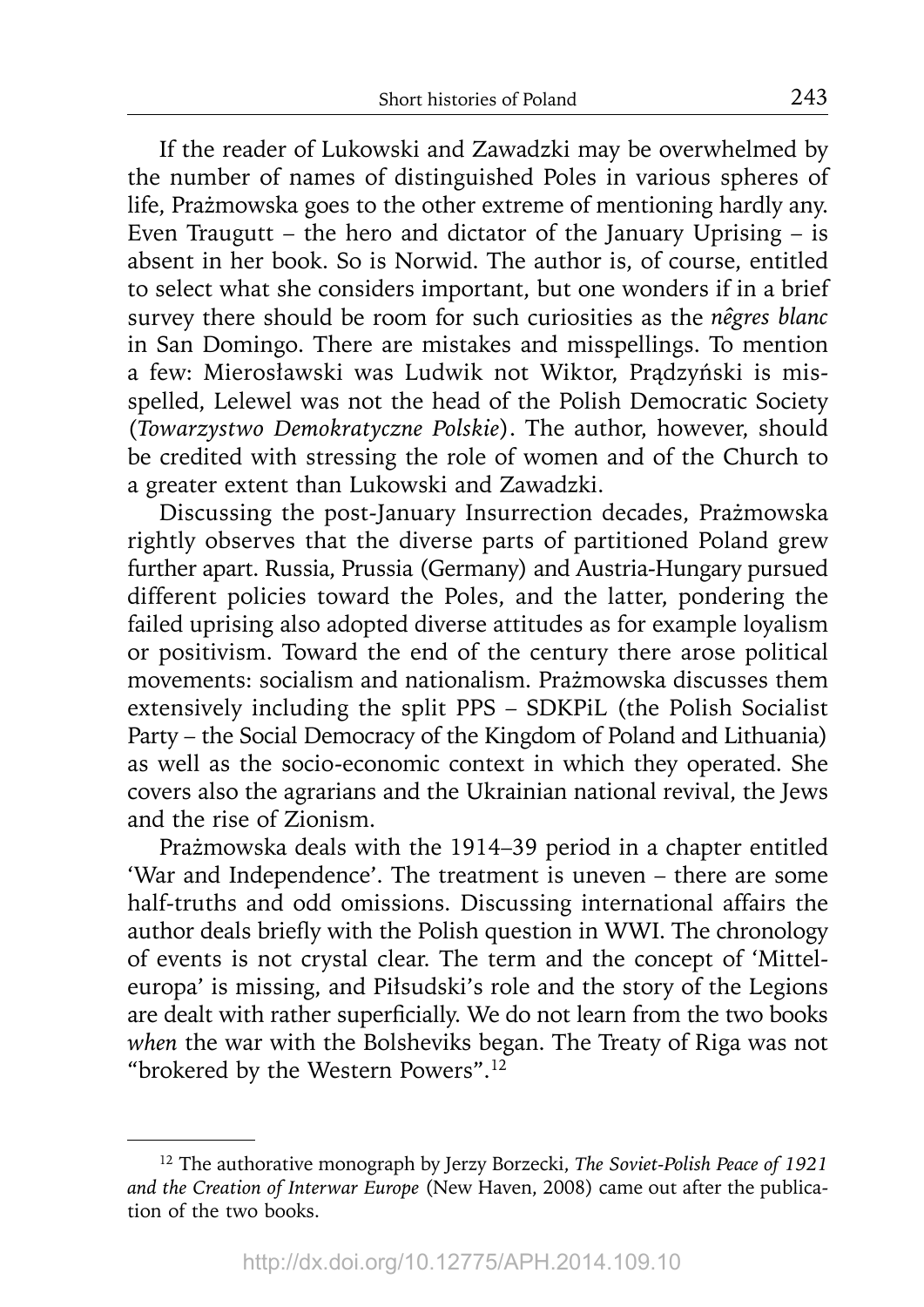Prażmowska is highly critical of interwar Polish diplomacy but does not fairly present or analyze the foreign policy options. It is not true that the Poles were not willing to consider the threat to Poland should Germany and Russia reemerge as great powers. Piłsudski spoke about it openly several times. The author (like many western writers) regards Beck as the villain, but does not suggest what alternative course in foreign policy – which she terms as 'bullish' – he should have pursued.

The reemergence and consolidation of Polish statehood was no mean achievement given a hundred years of divisions, foreign rule, devastation by wars, rampant poverty, socio-economic backwardness and large number of minorities. The reader may not fully appreciate it as Prażmowska concentrates on shortcomings, which naturally were many. She seems to quote with gusto Keynes' malicious remark about Poland being an economic impossibility whose only industry was "Jew-baiting". True, anti-Semitic outrages especially in the 1930s deserve condemnation, and the policy toward other national minorities was inconsistent to say the least. But Prażmowska should have found space to speak of the building of Gdynia and of the economic policies of Eugeniusz Kwiatkowski whom she ignores. She does not mention the phenomenon of 'price scissors'. Incidentally, Polish social legislation was more advanced than that of France.

The high level attained by Polish literature and arts also deserved much more attention. Surely, the Skamander Group and especially its leading poet Julian Tuwim should have figured in the text rather than marginal in the long run futurists such as Bruno Jasieński. The Nobel Prize in literature awarded to Władysław Reymont is missing. So is the name of the internationally known composer Karol Szymanowski to mention some of the many glaring omissions.

The long chapter by Lukowski and Zawadzki which covers the years 1914 to 1945 is called 'Independence regained and lost'. It provides a good deal of information on the complex story of the two world wars and the Second Republic. The international setting of the early part is perhaps a little weak.

Neither the two authors (nor Prażmowska) say when the hostilities with the Bolsheviks began, but the description of the war is excellent. Piłsudski's 'federation' plans might have been presented in a more nuanced way. The 1934 Polish-German Declaration of Nonaggression is called here a Treaty – a common error. As regards domestic

244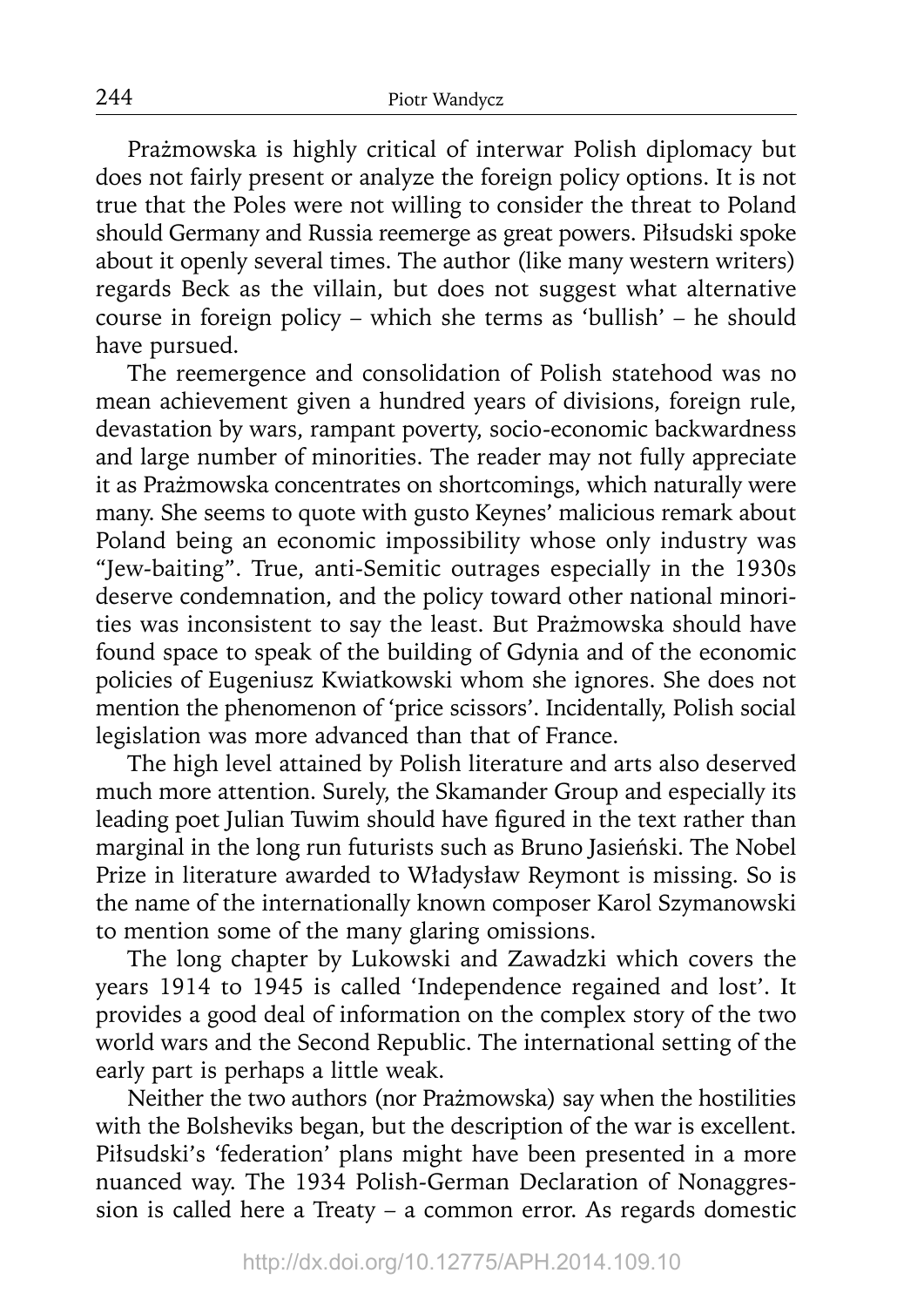problems during the interwar years there are minor inexactitudes. Kazimierz Bartel did belong to a political party Polish People's Party 'Wyzwolenie' and then to a small 'Klub Pracy' (Labor Party). As regards the May 1926 Coup the Polish Communists supported Piłsudski for which they were later blamed.

The authors are very good in their description of the September 1939 military operations but I miss a mention of the defence of Westerplatte. The subsequent pages, which deal with the German and Soviet occupation, contain useful figures. Polish war effort abroad is well described. The same is true about the presentation of the 'underground state'. In discussing Allied policy toward Poland, Lukowski and Zawadzki might have stressed the hypocrisy of Roosevelt. The President did not care at all for Poland, and he was largely insensitive about the Jews of whose terrible plight he was informed by the Polish emissary Jan Karski. The authors mention the latter and the organization to help the Jews called 'Żegota'. Their description of the Holocaust in occupied Poland is fair and it includes the Jedwabne massacre by the Poles. There is, however, a discrepancy between the number of Nazi ghettoes given by the two authors and by Prażmowska.

Lukowski and Zawadzki show restraint in criticizing the Allied lack of support for Poland, but they say that to the majority of Poles Yalta was the ultimate betrayal. A comparison which they draw with the 'Polish question' at the Congress of Vienna is not very convincing. Lukowski and Zawadzki describe the tragedy of the Warsaw Uprising but avoid polemics about it. Their description of conditions in 'liberated' Poland is relatively short but good. There are few minor slips and misspellings.

The chapter which covers the period from 1945 to 1989 is perhaps one of the best in their book. It discusses virtually all major issues and developments in detail and in a balanced fashion. In the concluding paragraph the authors seek to present a balance of the Communist decades. They rightly say that the satellite status was preferable to outright incorporation in the USSR, but the forcible imposition of an alien ideology, a cynical travesty of democracy, the humiliating subservience to the Soviets was hard to bear. Economic mismanagement made Polish economy increasingly backward.

Lukowski and Zawadzki entitled their last chapter 'A new Republic 1989–' A fairly detailed narrative of domestic and international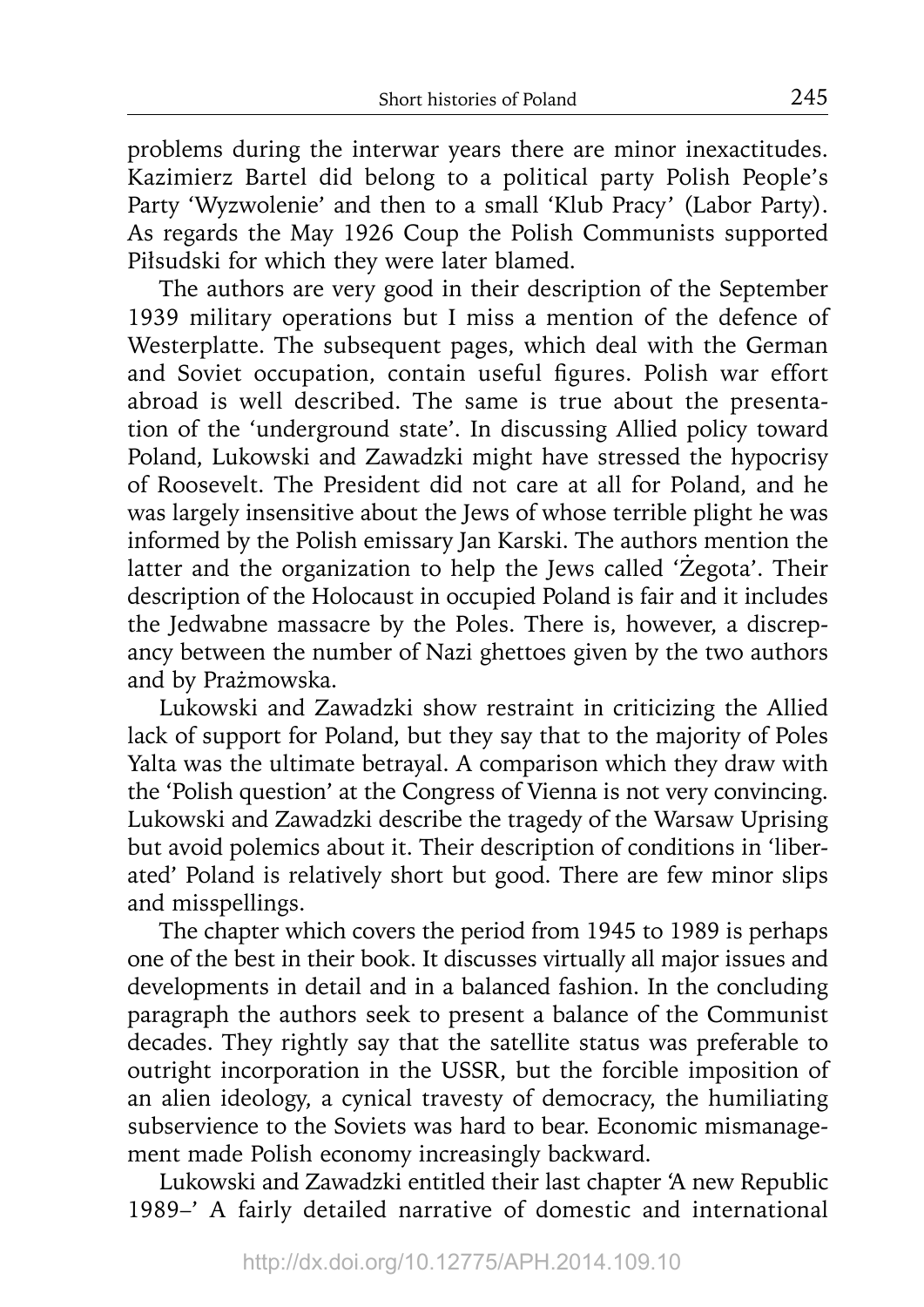developments follows with a characterization of leading figures. The authors note both the achievements and the failures of the Third Republic. Describing its rise they praise Polish political realism, stress the Balcerowicz reforms and underline the profound socio-economic and political transformations. They mention 'lustration' and the Institute of National Remembrance (IPN), and note some uneasiness about both of them. While evaluating the role of the Church they are critical of its involvement in politics. The authors rightly stress some paradoxes of Polish life.

Polish relations with neighbors are well presented and they include praise for such ministers as Krzysztof Skubiszewski and Bronisław Geremek. The authors speak of the attention paid by the government to 'Polonia' (Polish diaspora), and they mention the efforts of historians (particularly of the Lublin center) to promote regional cooperation.

Seeking to present a balanced picture of the Third Republic, the authors draw our attention to such dangerous phenomena as populism – and they might have added 'chauvinism'. Indeed, the current political scene with deep divisions accompanied by brutal partisan attacks and such phenomena as *Radio Maryja* (the Catholic Radio station and conservative movement) makes one anxious about the future. The chapter ends with the year 2005 and one can only share the author's hope and wish that the Poles show greater sense of responsible citizenship, social harmony, and achieve a more equitable division of wealth.

The last chapters by Prażmowska are entitled: 'Second World War and the Establishment of Communism in Poland', and 'From Communism to Democracy'. She praises Polish struggles on all fronts, but also omits any reference to Westerplatte and the decoding of 'Enigma'. She uses a misleading and unfair word 'fled' when referring to the Polish division which cut off from the main French army to cross into Switzerland. The controversial Warsaw Uprising she treats rather dispassionately.

Prażmowska states that there were no Polish collaborators with the Nazis largely because the latter were not interested. She alleges that Bolesław Piasecki made an offer which the Germans rejected. There is no evidence to prove it. Describing the horrors of the German occupation, Prażmowska rightly stresses the Holocaust, but when speaking at length about Polish anti-Semitism (and referring to Jan Gross'

246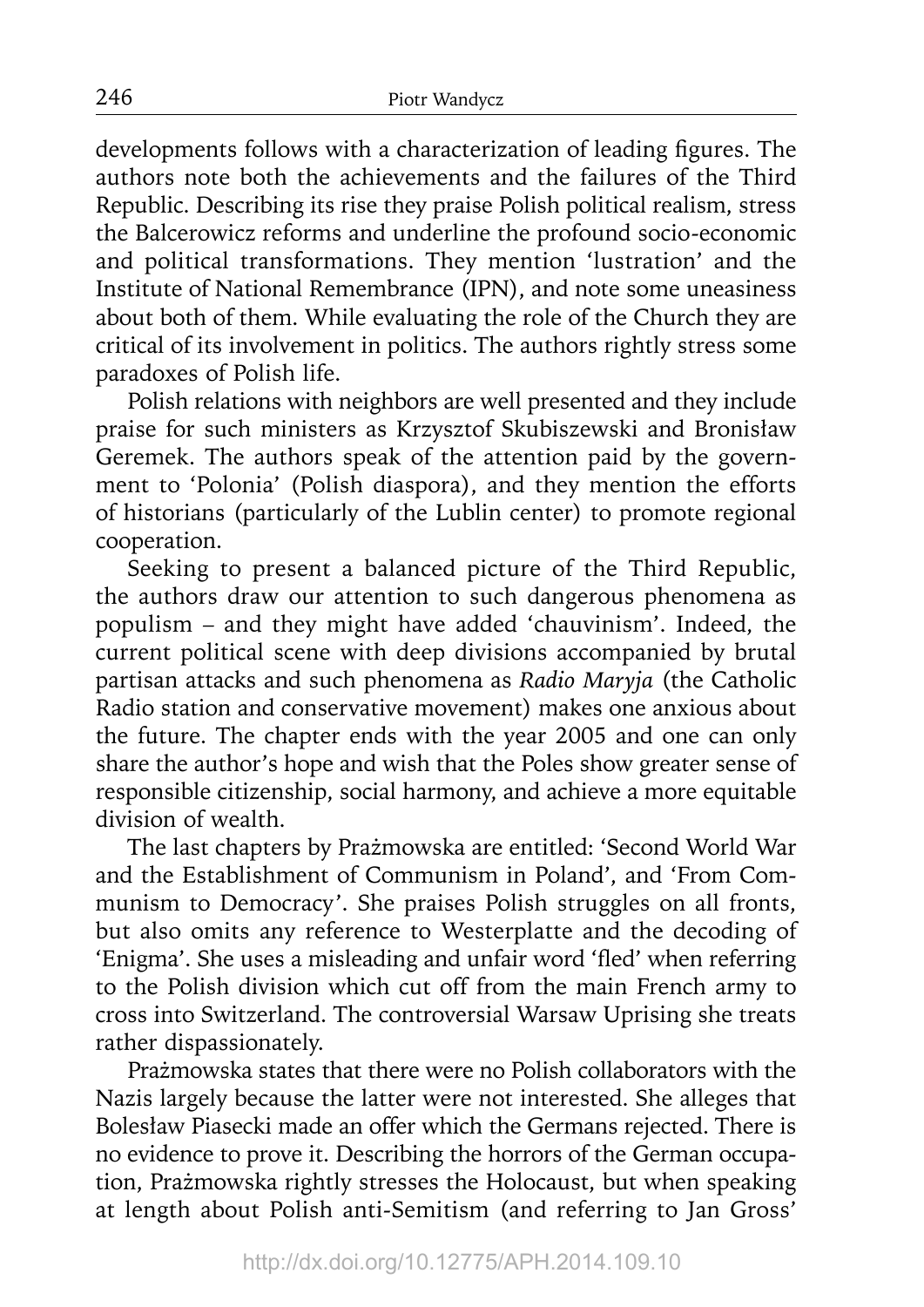*Neighbors*13) she omits any mention of 'Żegota' and the numerous Poles remembered at Yad Vashem.

Main postwar developments political, social and economic are fairly well presented. We have the Mikołajczyk episode, gradual Stalinization, 'the thaw', the Poznań events of 1956, Polish October and hopes for evolution entertained among other by the Paris *Kultura* which incidentally the author ignores. This is odd given its impact on the Poles.

In the passage on Ukrainian-Polish relations, Prażmowska mentions the Ukrainian Insurgent Army (UPA) and the forcible resettlement of Ukrainians (but leaves out the name 'Operation Wisła'). She analyzes the Kielce pogrom and postwar anti-Semitism. Regarding Cardinal Wyszyński, the author omits the 1950 Compromise which he negotiated, and his later famous *non possumus* which led to his arrest. One misses any reference to American policies of Liberation, Containment and Engagement which were of significance for Poland. The input of Zbigniew Brzezinski deserved a word or two. Earlier, 'the Rapacki Plan' may have been mentioned. But all these slips do not detract from the value of this chapter.

The rise of Gomułka and the Polish October constituted a watershed which may have been more strongly emphasized. Whether in a short book on Polish history Marek Hłasko and Adam Ważyk deserve a line but Jerzy Giedroyc does not is to say the least surprising. The chapter ends with the author's opinion that the early 1960s were a time of moderate optimism, the Poles being "allowed to become part of the developments affecting Europe".

The above statement shows Prażmowka's inclination to bring out people's accommodation to the regime rather than dwell on the growing opposition. The reader may not fully realize that protests against wage increases quickly acquired a political dimension as expressed in the slogan 'bread and freedom'. The rise and fall of 'revisionism' is not mentioned by name. The importance of the Workers' Defense Committee (KOR) which helped to unite for the first time workers and intelligentsia, needed stressing. So did the Helsinki Third Basket which influenced the strategy of the opposition. The role of the Church, whether we think of cooperation with the opposition

<sup>13</sup> Jan T. Gross, *Neighbors: The Destruction of the Jewish Community in Jedwabne, Poland* (Princeton, 2001).